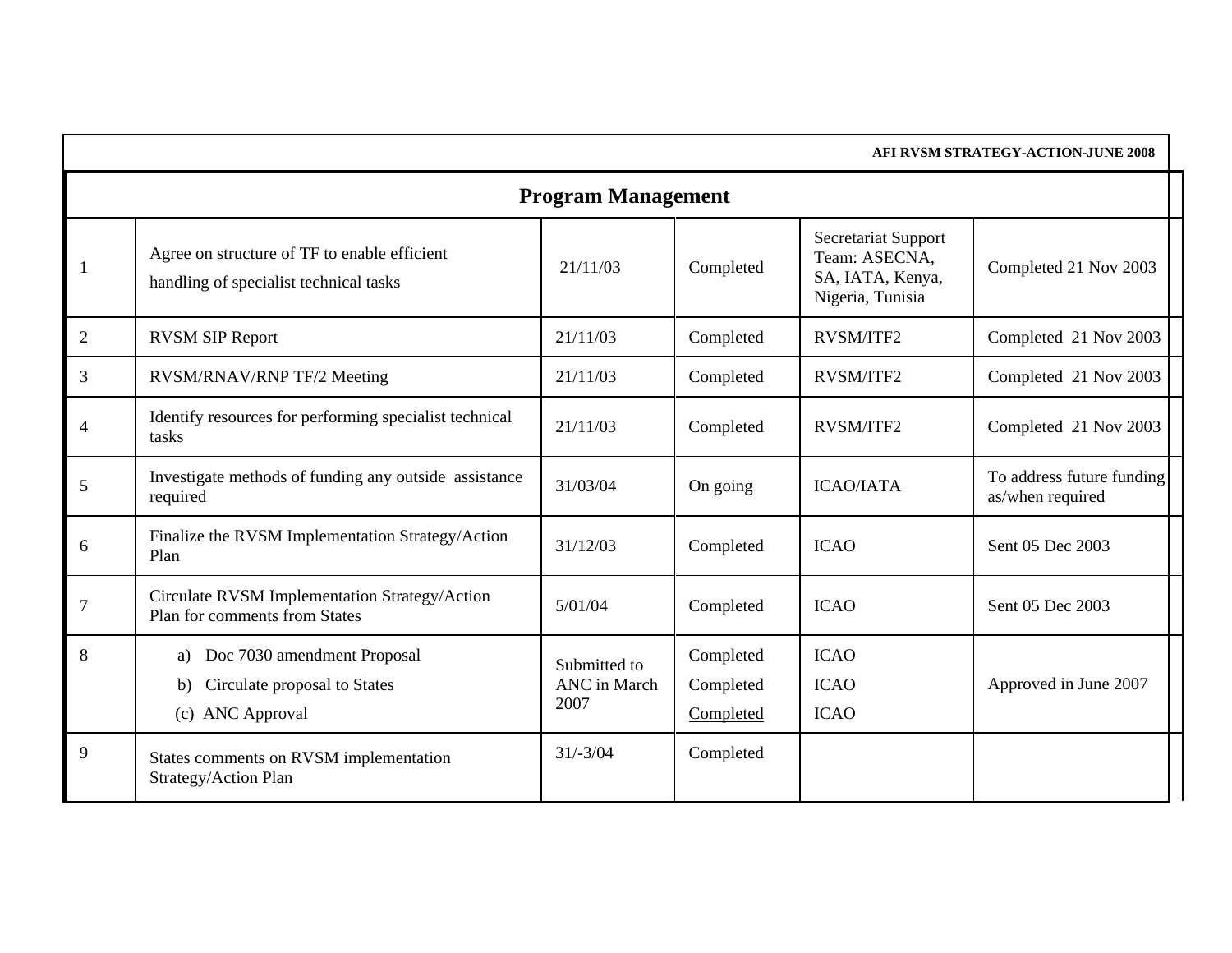| 10 | Regional RVSM informational Website                                            | 31/03/04     | Completed |                            | www.icao.int/esaf/RVSM                                       |
|----|--------------------------------------------------------------------------------|--------------|-----------|----------------------------|--------------------------------------------------------------|
| 11 | RVSM Seminar/RVSM ITF3                                                         | 19-22/04/04  | Completed |                            |                                                              |
| 12 | RVSM Seminar /RVSM/ITF/4                                                       | 26-30/07/04  | Completed |                            |                                                              |
| 13 | Coordination and harmonization of procedures with<br>adjacent Regions          |              | completed | ICAO and AFI<br><b>RMA</b> |                                                              |
| 14 | States to send AIC to notify their intention to<br>Implementation of RVSM      | Oct 05       | completed | <b>ICAO/States</b>         |                                                              |
| 15 | Determine target AIRAC implementation date<br>(AIP Supplement to be published) | October 2007 | completed | <b>ICAO/States</b>         | <b>RVSM</b> Implementation<br>25 September 2008              |
| 16 | Regional RVSM implementation status reports                                    | On-going     | On -going | <b>ICAO</b>                | Monthly Report to<br>website                                 |
| 17 | <b>State Readiness Assessment,</b>                                             | October 2006 | On-going  | <b>ICAO</b>                | Reviewed every TF<br>meeting (Last review<br>TF/14 May 2008) |
| 18 | RVSM/ARTF/5                                                                    | 15-16/11/04  | Completed |                            |                                                              |
| 19 | RVSM/ARTF/6                                                                    | 25-27/05/05  | Completed |                            |                                                              |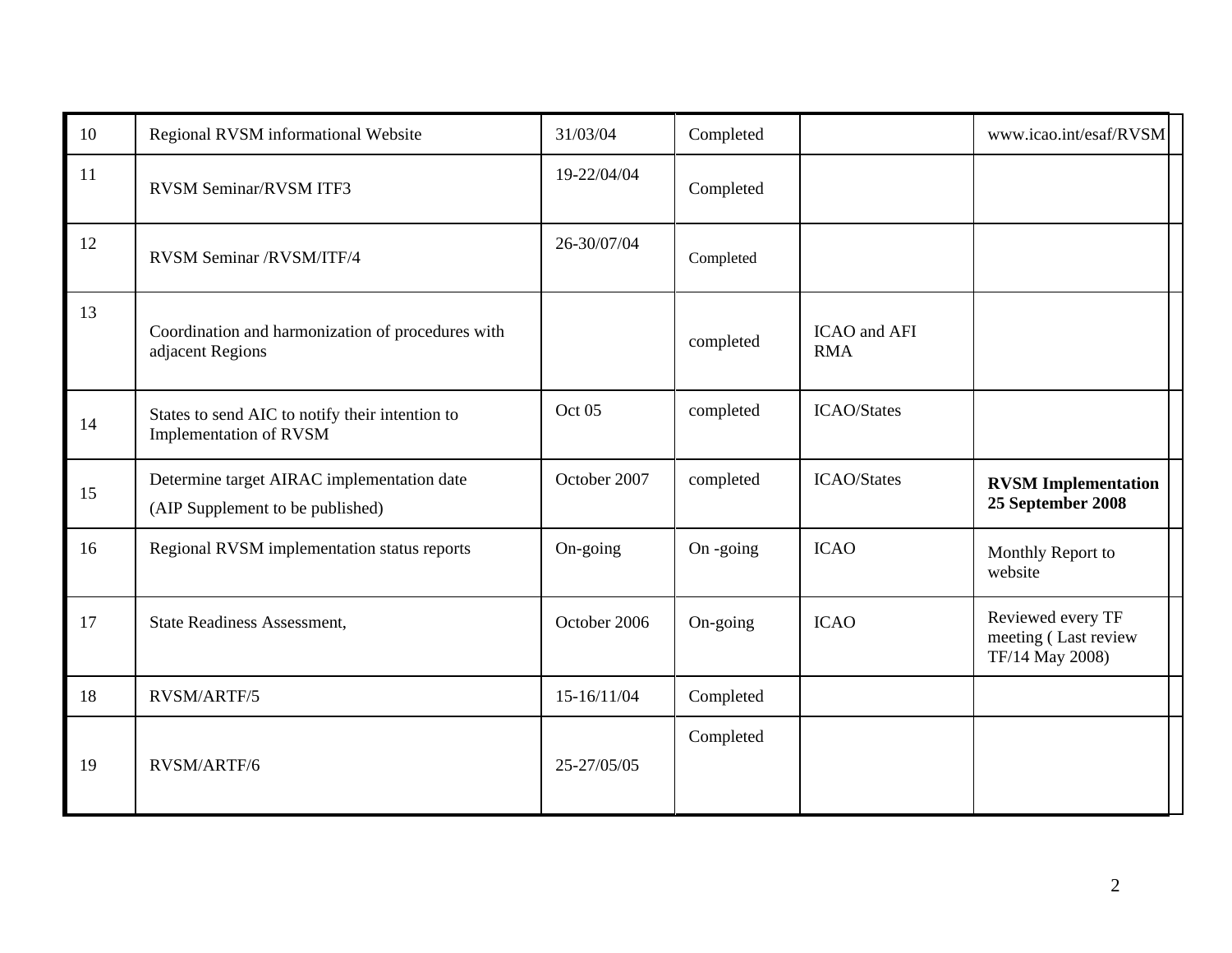| 20 | RVSM/ARTF/7<br>ATS/AIS/SAR/SG/8         | 08-09/08/05<br>10-12/08/05     | Completed<br>Completed |               |                                                                 |
|----|-----------------------------------------|--------------------------------|------------------------|---------------|-----------------------------------------------------------------|
| 21 | RVSM/ARTF/8 and RVSM Seminar            | $10 - 14$<br>October 2005      | Completed              |               |                                                                 |
| 22 | RVSM/ARTF/9 meeting                     | April 06                       | Completed              |               |                                                                 |
| 23 | RVSM TF/10 meeting and GO/Delay meeting | June 06                        | Completed              |               |                                                                 |
| 24 | Publish Trigger NOTAM                   | <b>TBD</b>                     | Pending                | <b>States</b> | States to be advised of<br>date                                 |
| 25 | Develop/Publish National SWOP           | October 06                     | completed<br>Progress  | <b>States</b> | SWOP and Countdown<br>schedule sent to States on<br>6 June 2008 |
| 26 | <b>RVSM Task Force 11 Meeting</b>       | $30/11 - 1/12/06$              | Completed              | All           | Nairobi                                                         |
| 27 | <b>RVSM</b> Task Force 12 meeting       | 23-24 April<br>2007            | Completed              | All           |                                                                 |
| 28 | <b>RVSM Task Force 13</b>               | $12 - 14$<br>September<br>2007 | Completed              | All           |                                                                 |
| 29 | <b>RVSM Task Force 14</b>               | <b>May 2008</b>                | completed              | States /ICAO  | Nairobi                                                         |
| 30 | <b>RVSM Task Force 15</b>               | August 2008                    |                        | States /ICAO  |                                                                 |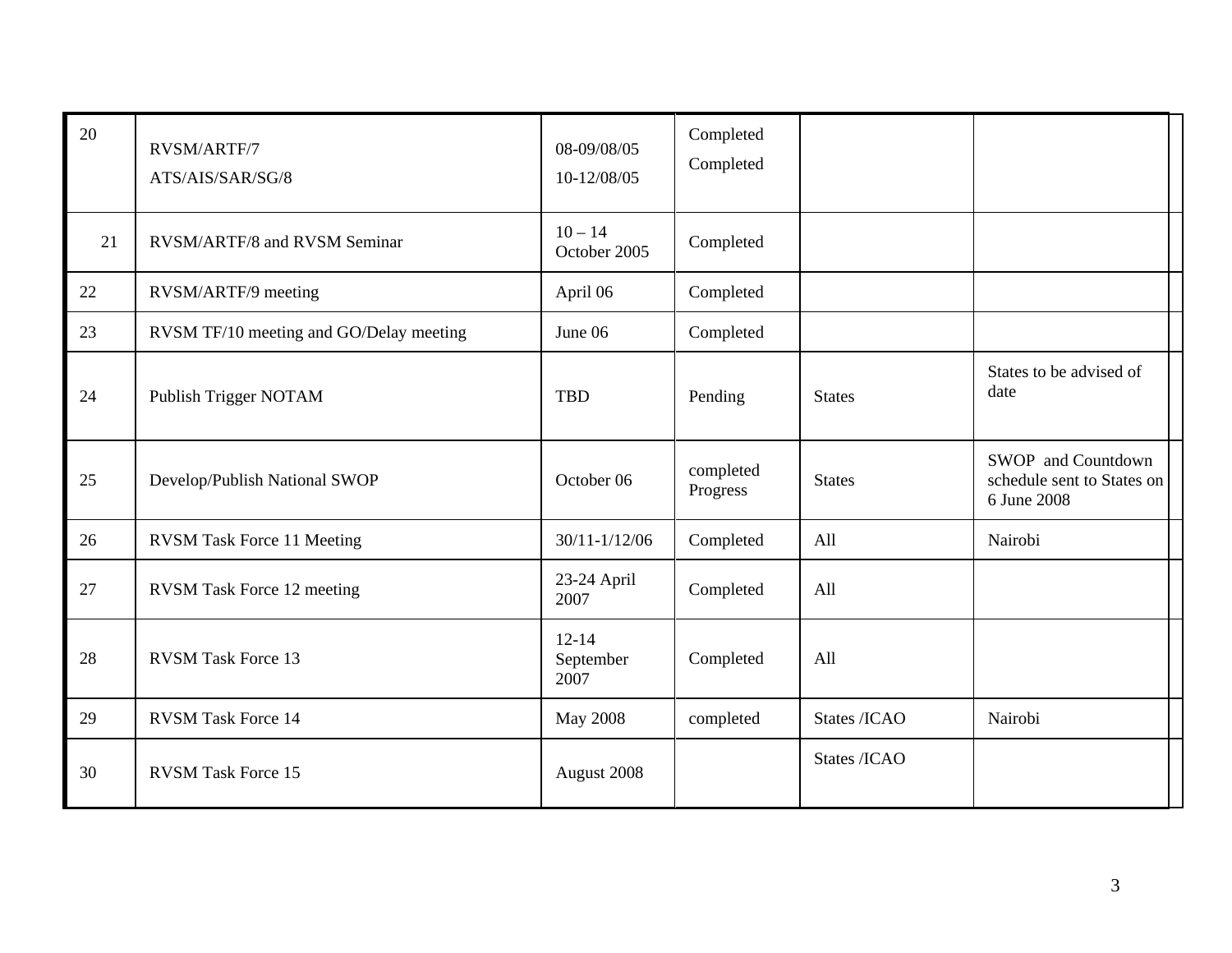|    | <b>Aircraft Operations and Airworthiness</b>                        |               |              |                    |                                                                                   |  |  |
|----|---------------------------------------------------------------------|---------------|--------------|--------------------|-----------------------------------------------------------------------------------|--|--|
| 31 | Regional OPS/Airworthiness RVSM Guidance                            | 21/11/03      | Completed    |                    |                                                                                   |  |  |
| 32 | Develop regional Pilot Training RVSM Guidance<br>Material           | 30/04/04      | Completed    | <b>IATA</b>        | Sent to Operators for<br>action                                                   |  |  |
| 33 | Provide pilot training RVSM guidance material to<br>specific States | 30 July 06    | Completed    |                    | Sent to States                                                                    |  |  |
| 34 | Aircraft Operational approval process guidelines                    | 31/05/04      | Completed    |                    | Sent to States                                                                    |  |  |
| 35 | Aircraft RVSM Approval Survey                                       | In progress   | $On - going$ | <b>ICAO/States</b> | Continuous and updated<br>at every TF meeting<br>(Reviewed at TF/14- May<br>2008) |  |  |
| 36 | Ensure aircraft/operator approval process                           | In progress   | On-going     | <b>ICAO/ARMA</b>   | Updated at every TF<br>meeting Reviewed at<br>TF/14- May 2008                     |  |  |
| 37 | Ops/Airworthiness seminar                                           | <b>Nov 06</b> | Completed    | <b>ICAO</b>        |                                                                                   |  |  |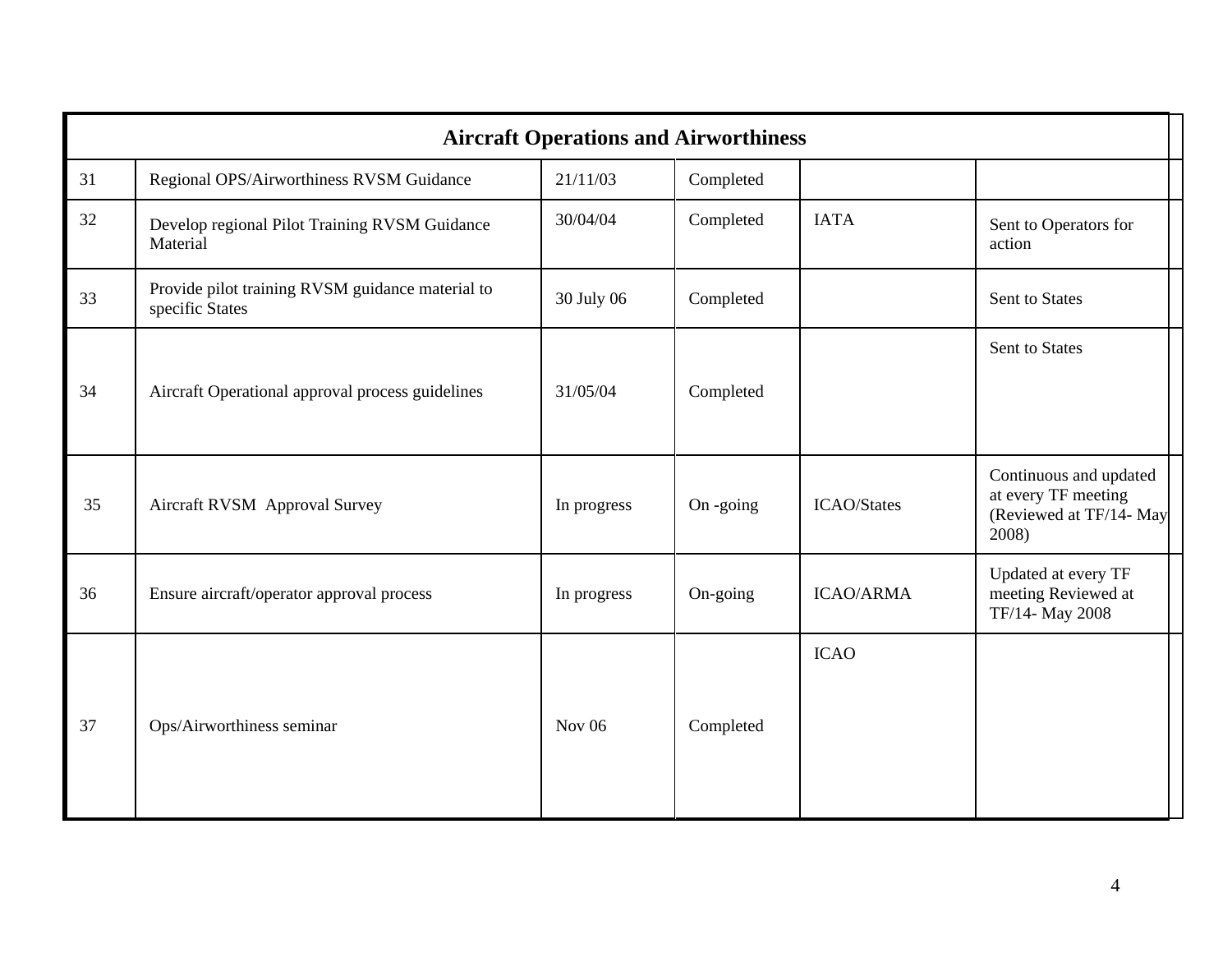|    | <b>Air Traffic Management</b>                     |                                           |           |                    |                                                                               |  |  |
|----|---------------------------------------------------|-------------------------------------------|-----------|--------------------|-------------------------------------------------------------------------------|--|--|
| 38 | National RVSM plan                                | 31/03/04                                  | On-going  | States, ICAO       | All States completed and<br>signed March 2008                                 |  |  |
| 39 | National Safety Plan Validation Panel             | March 06                                  | Completed | <b>NSPVP</b>       |                                                                               |  |  |
| 40 | <b>APIRG/15 Consideration of TF Reports</b>       | 25-30-9-05                                | Completed |                    |                                                                               |  |  |
| 41 | Regional ATC OPS Manual                           | Apr 06                                    | Completed | <b>States</b>      | States to incorporate in<br>National documentation                            |  |  |
| 42 | Determine the limits of RVSM airspace             | 30/06/04                                  | Completed | States/ICAO        |                                                                               |  |  |
| 43 | Regional ATC Training Program & Guidance Material | July 06                                   | Completed | <b>ASECNA/ATNS</b> |                                                                               |  |  |
| 44 | Letters of Agreement/Procedure (LOA/LOP)          | 3 months before<br>Time of switch<br>over | On-going  | <b>States</b>      | States to incorporate<br>RVSM procedures.                                     |  |  |
| 45 | Civil/Military coordination                       | Continuous                                | On-going  | <b>States</b>      | In National RVSM Plan                                                         |  |  |
| 46 | <b>National RVSM Regulatory Material</b>          | October 06                                | On-going  | <b>States</b>      | Included in the National<br>Safety Plan and are in the<br>LOAs/LOPs and AIPs. |  |  |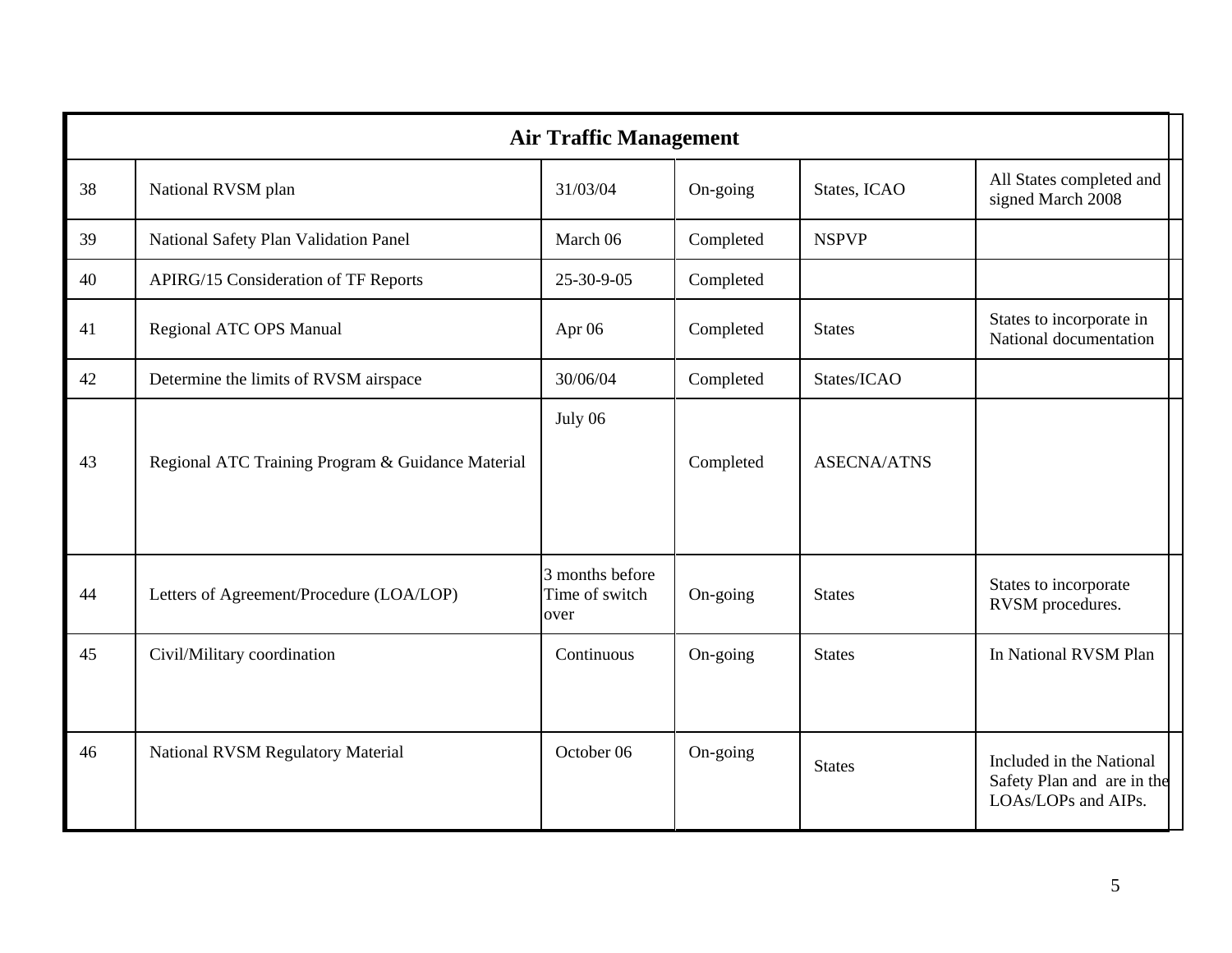| 47 | Collect weather and turbulence data for analysis                                                                        | On Going                     | On-going<br>progress | <b>ARMA ICAO/States</b> | Does not affect RVSM<br>implementation                                                                                                                                             |
|----|-------------------------------------------------------------------------------------------------------------------------|------------------------------|----------------------|-------------------------|------------------------------------------------------------------------------------------------------------------------------------------------------------------------------------|
|    |                                                                                                                         | <b>RVSM Safety Assurance</b> |                      |                         |                                                                                                                                                                                    |
| 48 | State review of implementation of CNS infrastructure<br>to support provision of ATC Service in the AFI RVSM<br>airspace | December<br>2007             | On-going             | <b>All States</b>       | Reviewed at every TF<br>meeting (reviewed at<br>TF/14 May 2008).<br>Requirement met.by all<br>States except 3. Follow up<br>by PMT on going final<br>findings By Mid July<br>2008. |
| 49 | Review of the provision of ATC Service in the AFI<br><b>RVSM</b> Airspace                                               | December<br>2007             | On -going            | All States/ICAO         | Reviewed By TF/14 May<br>2008 - Requirement met                                                                                                                                    |
| 50 | Conduct data collection and compile readiness<br>assessment                                                             | In progress                  | On-going             | <b>ARMA/States</b>      | States to continue<br>supplying data as required<br>by ARMA to support<br><b>Safety Assessments</b>                                                                                |
| 51 | Develop AFI RVSM Safety Policy                                                                                          | 30/06/04                     | Completed            | <b>States</b>           | All states have met the<br>requirement by<br>Publication                                                                                                                           |
| 52 | a) Submit final NSP's after validation comments have<br>being taken into account                                        | October 06                   | Completed            | <b>States</b>           | All States completed<br><b>March 2008.</b>                                                                                                                                         |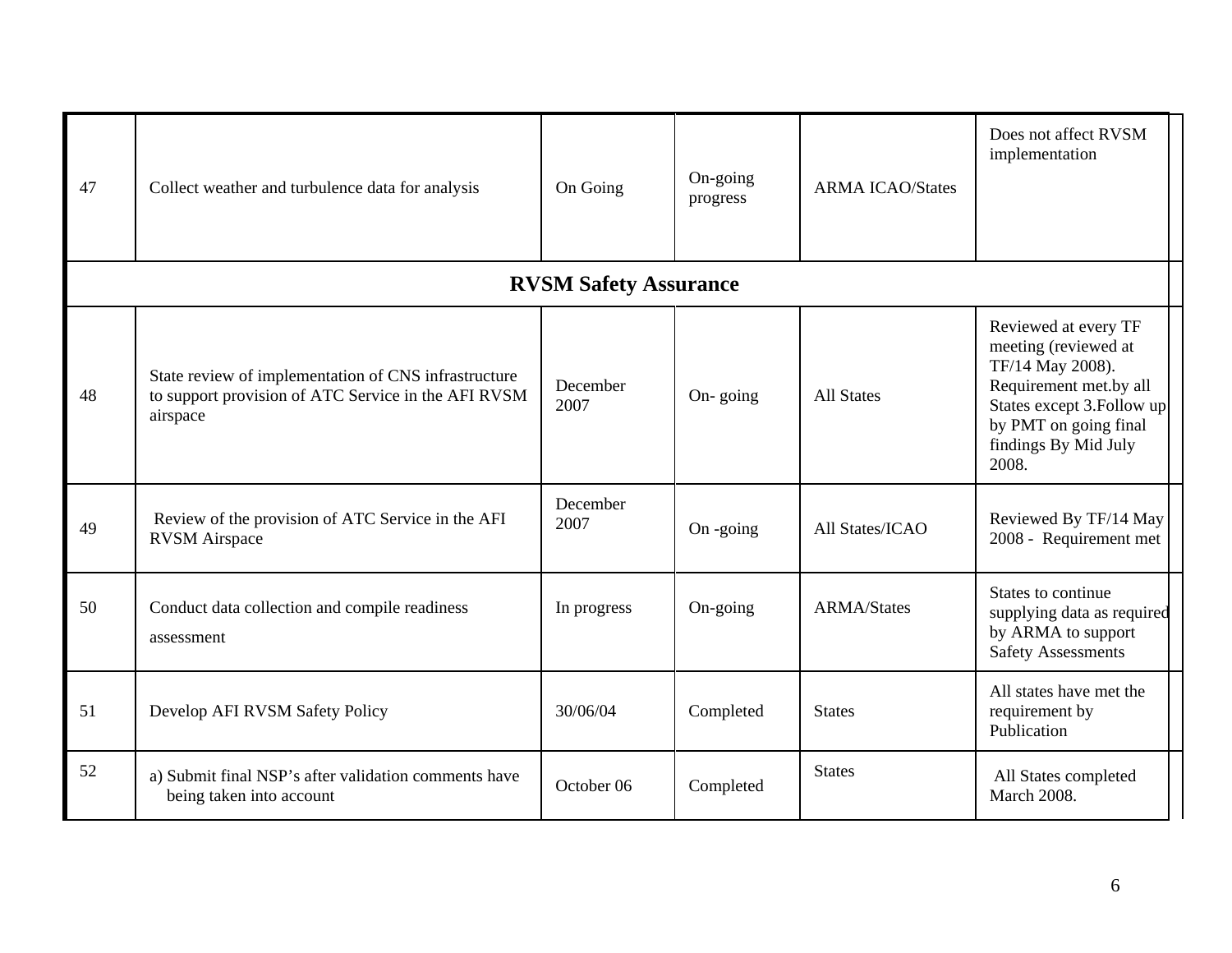|    | b) Conduct NSP workshops facilitated by ATC experts | July 05                 | Completed               |                                  |                                                               |
|----|-----------------------------------------------------|-------------------------|-------------------------|----------------------------------|---------------------------------------------------------------|
|    | c) Update State readiness document                  | October 06              | On going                | <b>ICAO</b>                      | TF/14 reviewed and<br>another review in<br>progress June 2008 |
| 53 | RVSM Functional Hazard Assessment (FHA)             | $4 - 8/04/05$           | Completed               |                                  |                                                               |
| 54 | <b>Validate Functional Hazard Assessment</b>        | 31/05/05                | Completed               |                                  |                                                               |
| 55 | <b>RVSM Collision Risk Assessment II</b>            | Oct 06                  | completed               | ARMA/ICAO//Cons<br>ultants       |                                                               |
| 56 | <b>Validate Collision Risk Assessment</b>           | August 2007             | completed               | Approved by TF/13                | Approved by APIRG                                             |
| 57 | <b>RVSM Collision Risk Assessment III</b>           | January 2008            | completed               | ARMA/ICAO/Consu<br>ltant         |                                                               |
| 58 | AFI Pre-Implementation Safety Case                  | September<br>2007       | Completed               | ARMA/ICAO/Consu<br><b>Itants</b> | To be submitted to ANC<br>in June 2008                        |
| 59 | AFI Pre-Implementation Safety Case: ANC             | February/Marc<br>h 2008 | Completed<br>April 2008 |                                  | PISC to be sent to the<br>ANC for approval in June<br>2008.   |
| 60 | <b>RVSM</b> Implementation date                     | 25 September<br>2008    | 25 September<br>2008    | States/ICAO                      | 25 September 2008                                             |